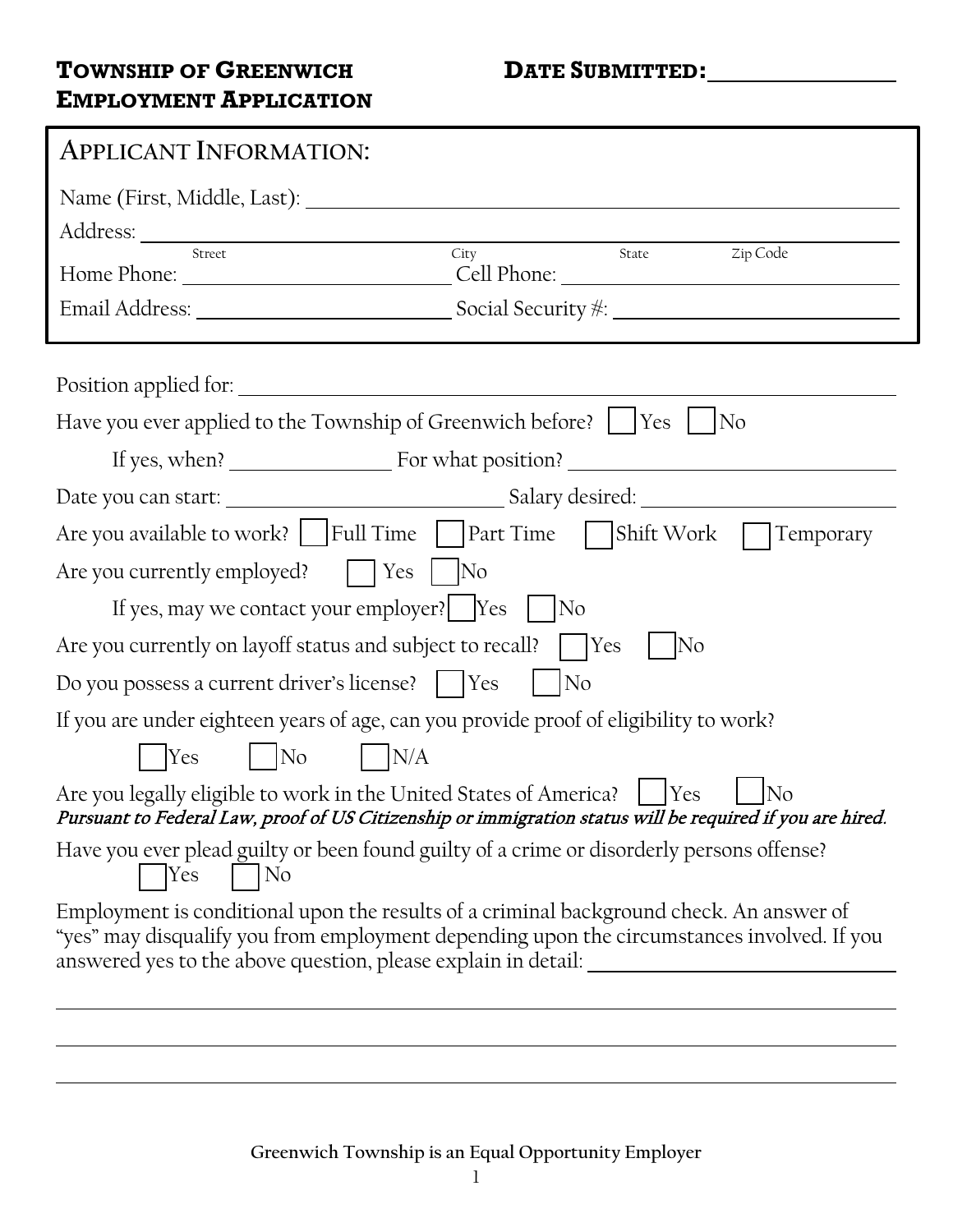**EMPLOYMENT HISTORY: This section must be completed even if you attach a résumé. Please list your last four employers and begin with your most recent/current employer. Also include any military service in this section. Please explain any gaps in employment in the 'Comments" section at the bottom.**

| 1. Employer Name:                   | Date Started:           | Work Performed / Responsibilities:                                                         |
|-------------------------------------|-------------------------|--------------------------------------------------------------------------------------------|
| Address:                            | Date Left:              |                                                                                            |
|                                     | <b>Starting Salary:</b> |                                                                                            |
| Job Title:                          | Ending Salary:          |                                                                                            |
| Reason for leaving:                 |                         |                                                                                            |
| Supervisor's name and phone number: |                         | May we contact?<br>Yes<br>N <sub>o</sub>                                                   |
| 2. Employer Name:                   | Date Started:           | Work Performed / Responsibilities:                                                         |
| Address:                            | Date Left:              |                                                                                            |
|                                     | <b>Starting Salary:</b> |                                                                                            |
| Job Title:                          | Ending Salary:          |                                                                                            |
| Reason for leaving:                 |                         |                                                                                            |
| Supervisor's name and phone number: |                         | May we contact? $\Box$ Yes $\Box$<br>N <sub>o</sub>                                        |
| 3. Employer Name:                   | Date Started:           | Work Performed / Responsibilities:                                                         |
| Address:                            | Date Left:              |                                                                                            |
|                                     | <b>Starting Salary:</b> |                                                                                            |
| Job Title:                          | Ending Salary:          |                                                                                            |
| Reason for leaving:                 |                         |                                                                                            |
| Supervisor's name and phone number: |                         | May we contact? Yes [<br>N <sub>o</sub>                                                    |
| 4. Employer Name:                   | Date Started:           | Work Performed / Responsibilities:                                                         |
| Address:                            | Date Left:              |                                                                                            |
|                                     | <b>Starting Salary:</b> |                                                                                            |
| Job Title:                          | Ending Salary:          |                                                                                            |
| Reason for leaving:                 |                         |                                                                                            |
| Supervisor's name and phone number: |                         | May we contact? $\begin{bmatrix} \text{Yes} \\ \text{Yes} \end{bmatrix}$<br>N <sub>o</sub> |

**Employment History Comments:**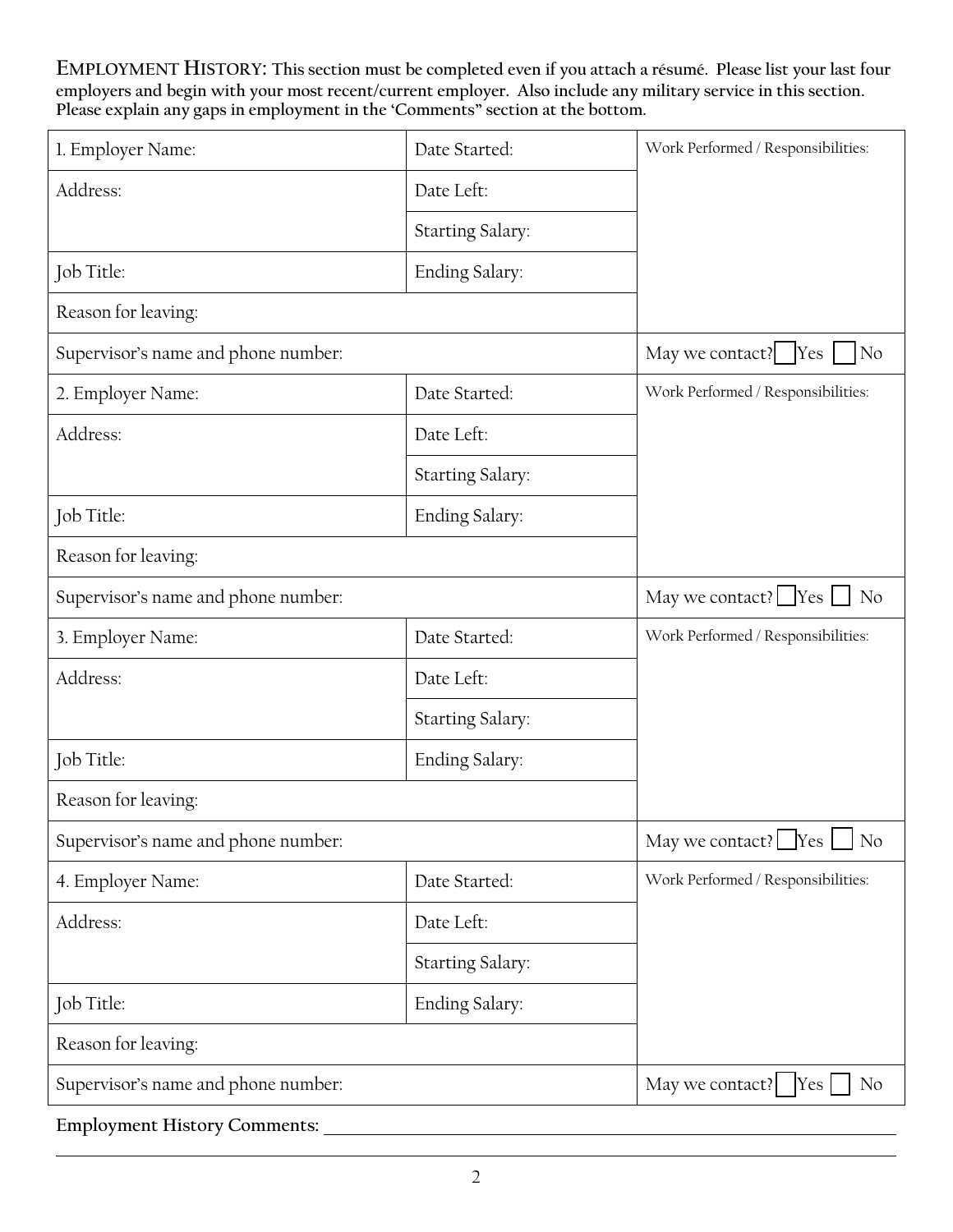**EDUCATION: Provide information on your formal schooling and education below. Include any formal vocational or professional education and indicate major area of study or specialty.**

| <b>SCHOOL NAME</b> | <b>YEARS</b><br><b>COMPLETED</b> | <b>GRADUATED</b>           | <b>MAJOR FIELD OF STUDY</b> |
|--------------------|----------------------------------|----------------------------|-----------------------------|
| High School:       |                                  | Yes<br>No                  |                             |
| College:           |                                  | Yes<br>No.                 |                             |
| Other:             |                                  | Yes<br>$\overline{\rm No}$ |                             |
| Other:             |                                  | Yes<br>No                  |                             |

#### **LANGUAGES: List any foreign languages you know and indicate your level of proficiency.**

| LANGUAGE | <b>SPEAK SOME</b> | <b>SPEAK FLUENTLY</b> | <b>READ</b> | <b>WRITE</b> |
|----------|-------------------|-----------------------|-------------|--------------|
|          | No                | No                    | <b>Yes</b>  | Yes          |
|          | Yes               | Yes                   | No          | No           |
|          | No                | Yes                   | Yes         | 'Yes         |
|          | Yes               | No                    | No          | No           |
|          | No                | No                    | <b>Yes</b>  | Yes          |
|          | Yes               | Yes                   | No          | No           |

**SPECIAL SKILLS AND EXPERIENCE: List any special skills, experience, training, licenses, certifications or other factors that make you especially qualified for the position for which you are applying.**

**COMMENTS AND ADDITIONAL INFORMATION: Is there any additional information about you we should consider?**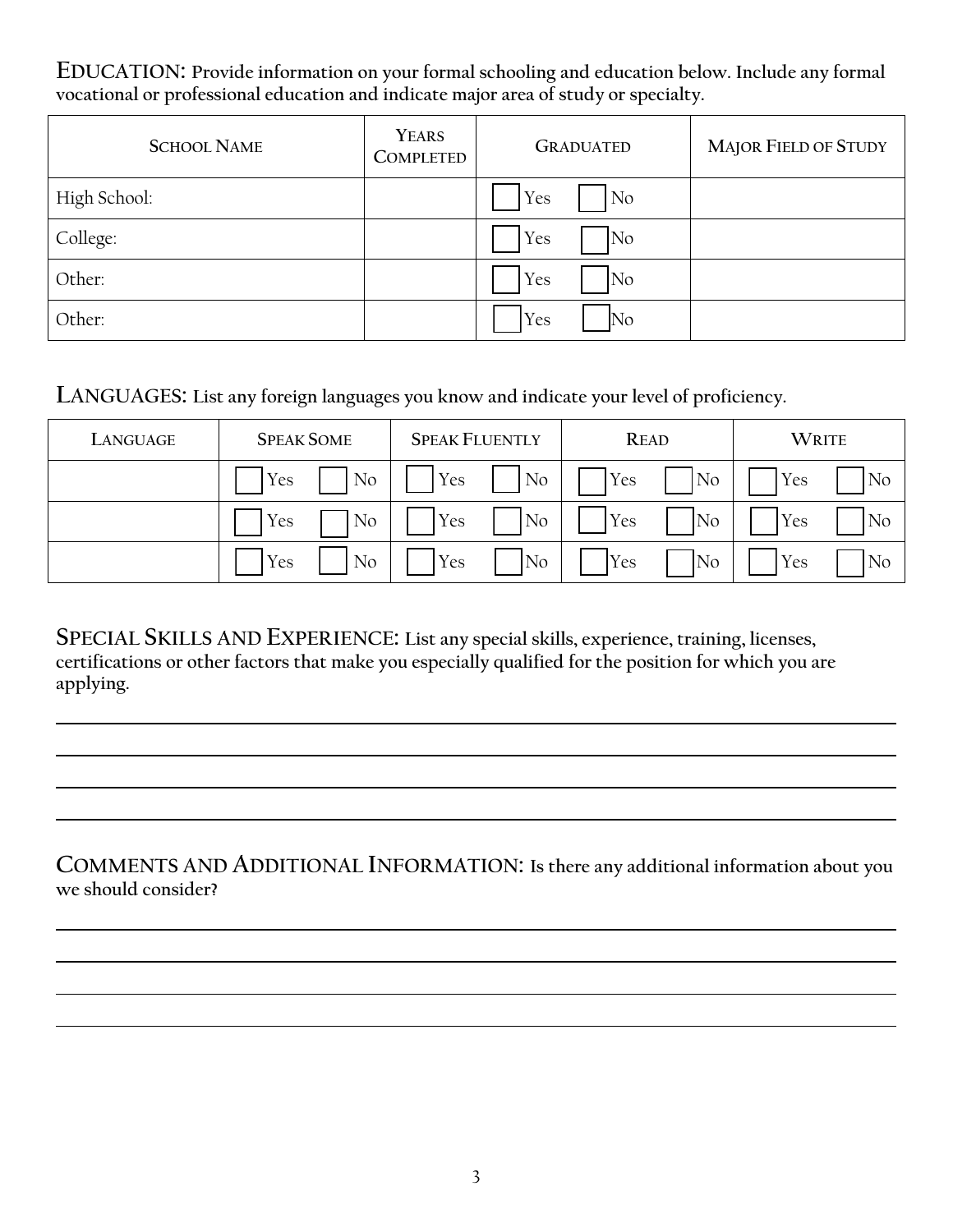**REFERENCES: Provide the information below for three people whom we may contact as a reference. Please do not include relatives or former supervisors.**

| Name & Address | <b>Phone Number</b> | <b>Email Address</b> | Occupation | Years<br>Known |
|----------------|---------------------|----------------------|------------|----------------|
|                |                     |                      |            |                |
|                |                     |                      |            |                |
|                |                     |                      |            |                |

**UNDERSTANDINGS AND AGREEMENTS: I understand and agree that I must provide truthful and accurate information on this application. I understand that my application may be rejected if any information is not complete, true, or accurate. If hired, I understand that I may be separated from employment if it is later discovered that information on this form was incomplete, untrue, or inaccurate. I give the Township of Greenwich the right to investigate the information I have provided and talk with former employers (except where I have indicated they may not be contacted). I give the Township of Greenwich the right to secure additional job-related information about me. I release the Township of Greenwich and its representatives from all liability for seeking such information. I understand that the Township of Greenwich is an equal opportunity employer and does not discriminate in its hiring practices. I understand that the Township of Greenwich will make reasonable accommodations as required by the Americans with Disabilities Act. I understand that, if employed, I may resign at any time and that the Township of Greenwich may terminate me at any time in accordance with its established policies and procedures. No representatives of the Township of Greenwich may make any assurances to the contrary. I understand that any offer of employment may be subject to job-related medical, physical, drug, or psychological tests. I also understand that some positions may involve complete background and criminal check.** 

**For your application to be considered, you must sign and date below.**

Applicant's Signature: **Date: Date: Date: Date: Date: Date: Date: Date: Date: Date: Date: Date: Date: Date: D**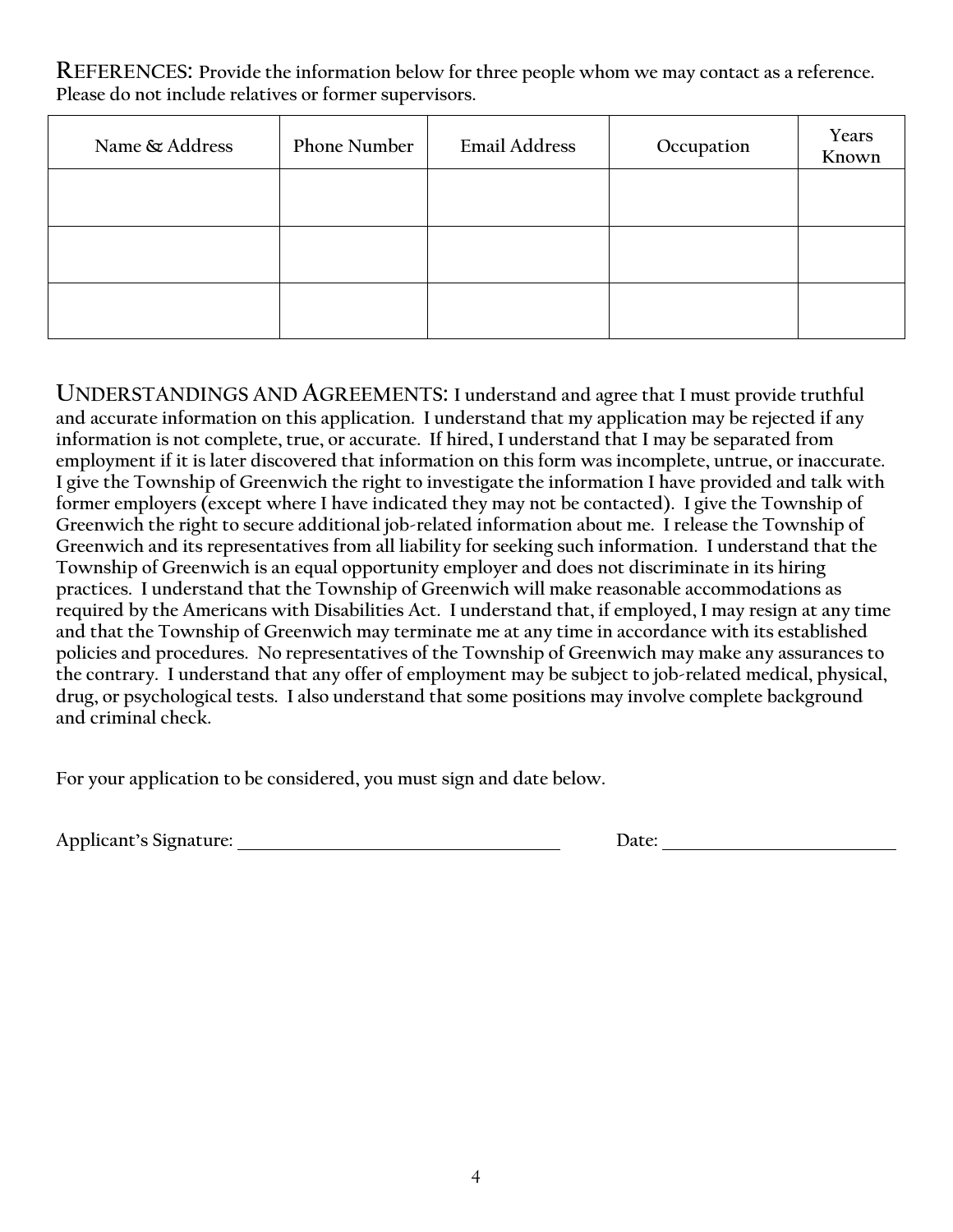# **THIS PAGE IS FOR TOWNSHIP USE ONLY**

| Interviewer(s):                                                                                                                                                                                                               |  |
|-------------------------------------------------------------------------------------------------------------------------------------------------------------------------------------------------------------------------------|--|
|                                                                                                                                                                                                                               |  |
|                                                                                                                                                                                                                               |  |
| the control of the control of the control of the control of the control of the control of the control of the control of the control of the control of the control of the control of the control of the control of the control |  |
|                                                                                                                                                                                                                               |  |
|                                                                                                                                                                                                                               |  |
|                                                                                                                                                                                                                               |  |
|                                                                                                                                                                                                                               |  |
|                                                                                                                                                                                                                               |  |
|                                                                                                                                                                                                                               |  |
|                                                                                                                                                                                                                               |  |
|                                                                                                                                                                                                                               |  |
|                                                                                                                                                                                                                               |  |
|                                                                                                                                                                                                                               |  |
|                                                                                                                                                                                                                               |  |
|                                                                                                                                                                                                                               |  |
|                                                                                                                                                                                                                               |  |